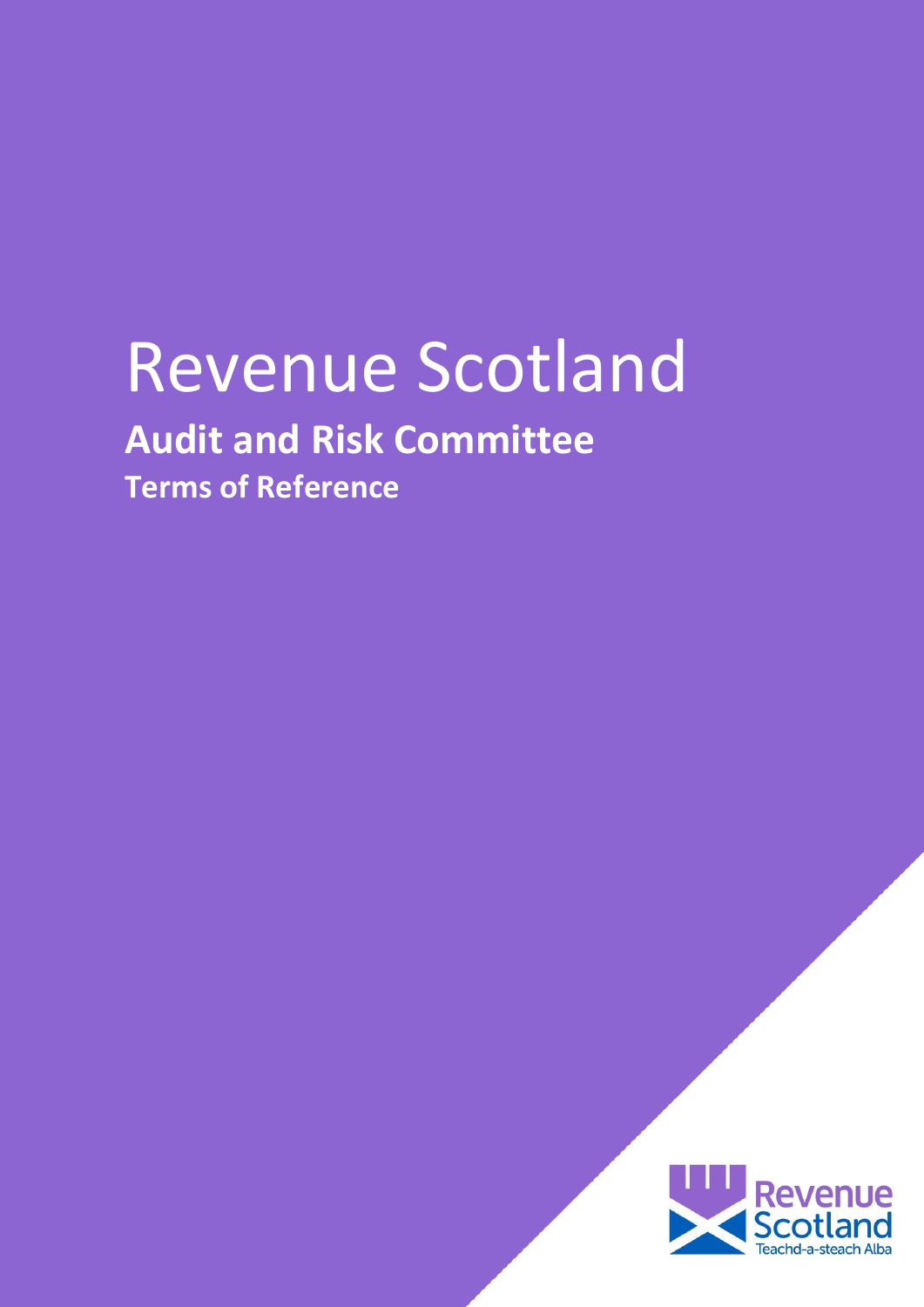

## **REVENUE SCOTLAND AUDIT AND RISK COMMITTEE TERMS OF REFERENCE**

The Board of Revenue Scotland has established an Audit and Risk Committee as a Committee of the Board to support it in its responsibilities for issues of risk, control and governance and associated assurance through a process of constructive challenge.

#### **MEMBERSHIP**

The members of the Audit and Risk Committee, all non-executive Directors of Revenue Scotland, are:

- Lynn Bradley;
- Ian Tait; and
- John Whiting OBE.

The Audit and Risk Committee will be chaired by Lynn Bradley.

The Audit and Risk Committee will be provided with a secretariat function by members of staff of Revenue Scotland appointed by the Chief Executive to act in this capacity.

#### **REPORTING**

- The Audit and Risk Committee will report orally and/ or in writing to the Board and Accountable Officer after each meeting. A copy of the minutes of the meeting may form the basis of the report.
- The Audit and Risk Committee will provide the Board and Accountable Officer with an Annual Report, timed to support finalisation of the Annual Accounts and the Governance Statement, summarising its conclusions from the work it has completed during the year.

#### **RESPONSIBILITIES**

The Audit and Risk Committee will advise the Board and Accountable Officer on:

- the strategic processes for risk, control and governance, and on the Governance Statement;
- the accounting policies, the Accounts and the Annual Report, including the process for review of the Accounts prior to submission for Audit, levels of error identified, and management's letter of representation to the external Auditors;
- the planned activity and results of both internal and external Audit;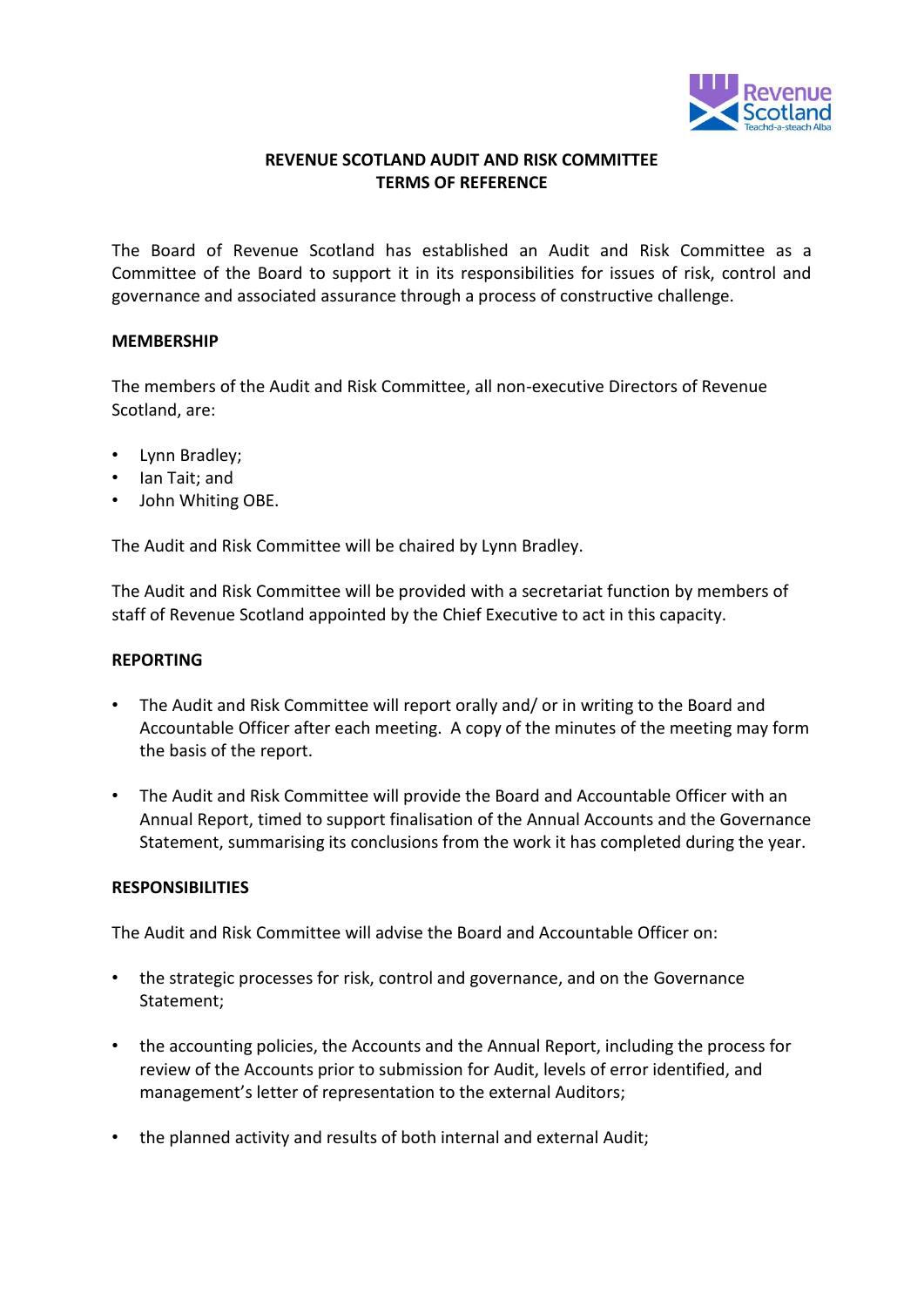

- the adequacy of management response to issues identified by Audit activity, including external Audit's management letter/ report;
- the effectiveness of the internal control environment;
- assurances relating to the corporate governance requirements for Revenue Scotland;
- proposals for tendering for internal Audit services or for purchase of non-Audit services from contractors who provide Audit services]; and
- anti-fraud policies, whistle-blowing processes and arrangements for special investigations.
- any issues that should be escalated to the Board.
- anything else that is referred by the Board.

The Audit and Risk Committee will also periodically review its own effectiveness and report the results of that review to the Board and Accountable Officer.

#### **RIGHTS**

The Audit and Risk Committee may:

- co-opt additional members for a period not exceeding one year to provide specialist skills, knowledge and experience; and
- procure specialist ad-hoc advice at the expense of Revenue Scotland, subject to budgets agreed by the Board and/ or the Accountable Officer.

### **ACCESS**

The Head or representative of Internal Audit and the representative of External Audit will have free and confidential access to the Chair of the Audit and Risk Committee. This will be a two way process for both parties and the Chair of the Audit and Risk Committee will also have free and confidential access to the Head or representative of Internal Audit and the representative of External Audit.

#### **MEETINGS**

The procedures for Audit and Risk Committee meetings are as follows:

• The Committee will meet at least four times a year. The Chair of the Committee may convene additional meetings as she deems necessary;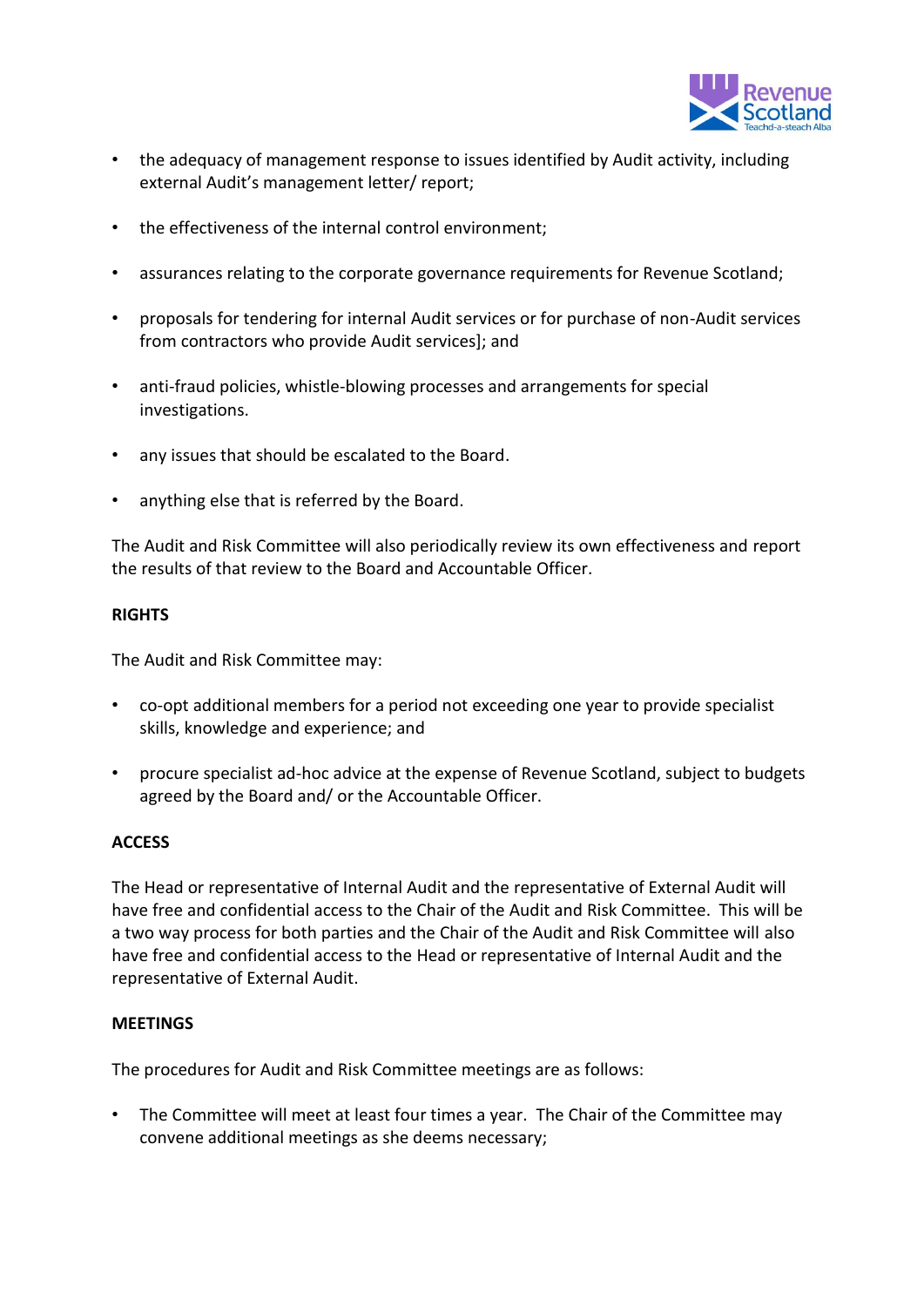

- at each meeting a minimum of 2 members of the Committee will be present for the meeting to be deemed quorate;
- Committee meetings will normally be attended by the Accountable Officer, the Head of Corporate Services and Finance, the Chief Accountant, a representative of Internal Audit and a representative of External Audit;
- the Committee may require any other member of staff of Revenue Scotland to attend to assist it with its discussions on any particular matter;
- the Committee may ask any or all of those who normally attend but who are not members of the Committee to withdraw to facilitate open and frank discussion of particular matters;
- specifically, the Committee will, at a minimum annually, meet representatives of Internal and External Audit without any members of staff of Revenue Scotland being present;
- the Board or Accountable Officer may ask the Committee to convene further meetings to discuss particular issues on which they require the Committee's advice.

#### **INFORMATION REQUIREMENTS**

For each meeting the Audit and Risk Committee will be provided with:

- a report summarising any significant changes to the Revenue Scotland Corporate Risk Register;
- a progress report from the Head or representative of Internal Audit summarising:
	- work performed (and a comparison with work planned);
	- key issues emerging from Internal Audit work;
	- management response to internal Audit recommendations;
	- significant changes to the internal Audit plan; and
	- any resourcing issues affecting the delivery of Internal Audit objectives;
- a progress report from the External Audit representative summarising work done and emerging findings.